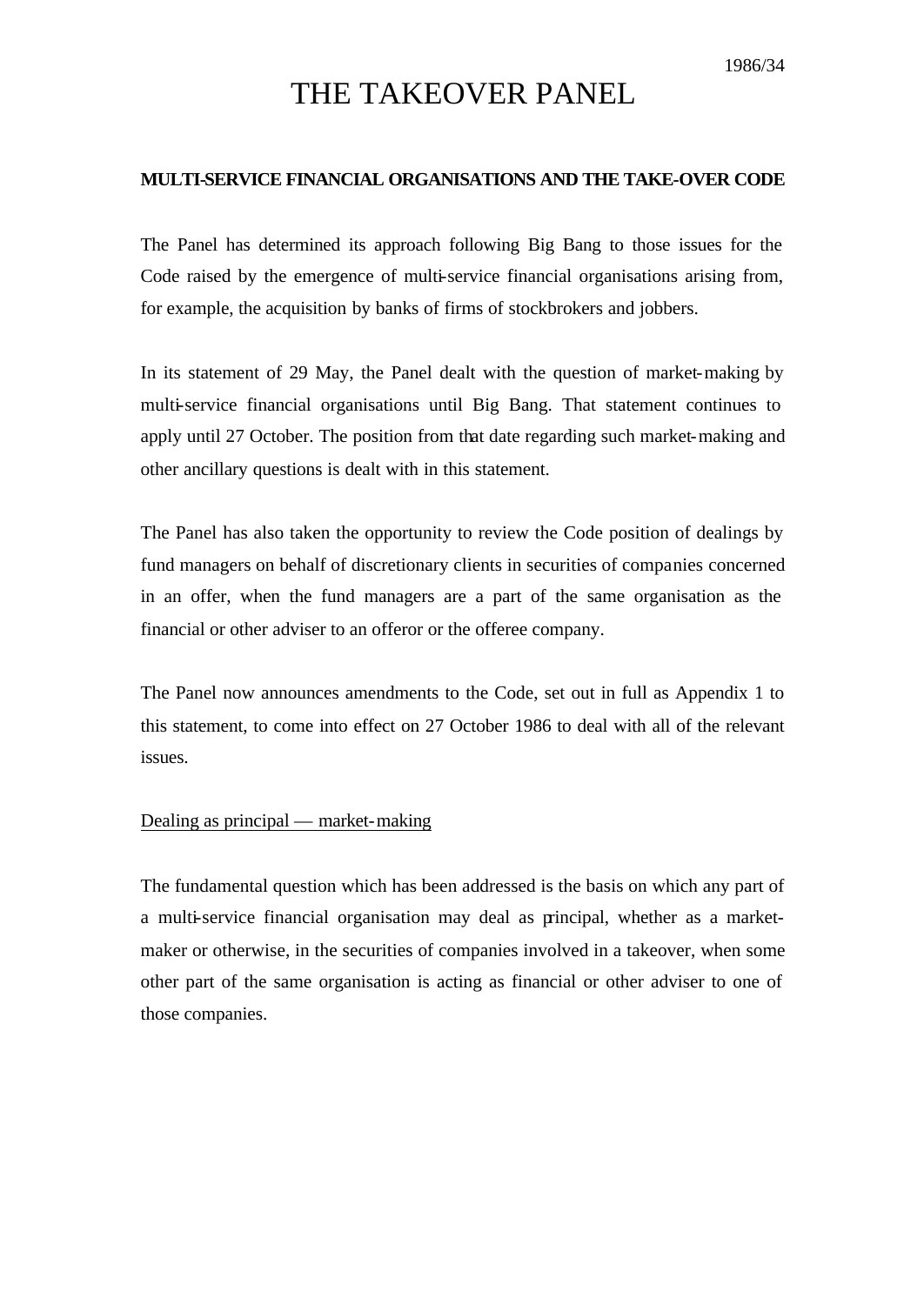The Panel has decided that, when a multi-service financial organisation is (as banker, stockbroker or otherwise) advising an offeror, then all principal dealings in relevant securities by any part of that organisation will be presumed to be in concert with the offeror, with one important exception in respect of dealings in a market-making capacity, provided the market-maker concerned is an "exempt market-maker" as explained below.

The Panel accepts that in general it is the intention of multi-service financial organisations to run their market-making operations wholly independently and, in particular, without regard to the interests of clients of the corporate finance arm of the organisation. In addition the Panel has been particularly concerned to avoid damage to the liquidity of the market in relevant securities which might otherwise arise from a forced withdrawal of a significant market-maker at the time of the announcement of an offer because of its connection with the offeror. Accordingly, the Code is to provide for a category of exempt market-makers to whom the above-mentioned presumption will not normally apply. Market-makers who wish to seek this exemption should apply to the Panel. Amongst other things, an applicant market-maker will have to demonstrate to the Panel that the organisation in question has in place arrangements satisfactory to the Panel relating to the separation of the market-making side from other relevant parts of its business, in particular corporate finance.

Whenever another part of its organisation is acting for an offeror or an offeree company in a take-over, an exempt market-marker will have to adhere to the important general principle that it must not use its exemption to carry out transactions intended to assist clients of the advisory side. There are three important Rules which will reinforce that principle:-

First, the offeror, or any person acting in concert with the offeror, must not deal as a principal with a connected exempt market-maker in relevant securities of the offeree company during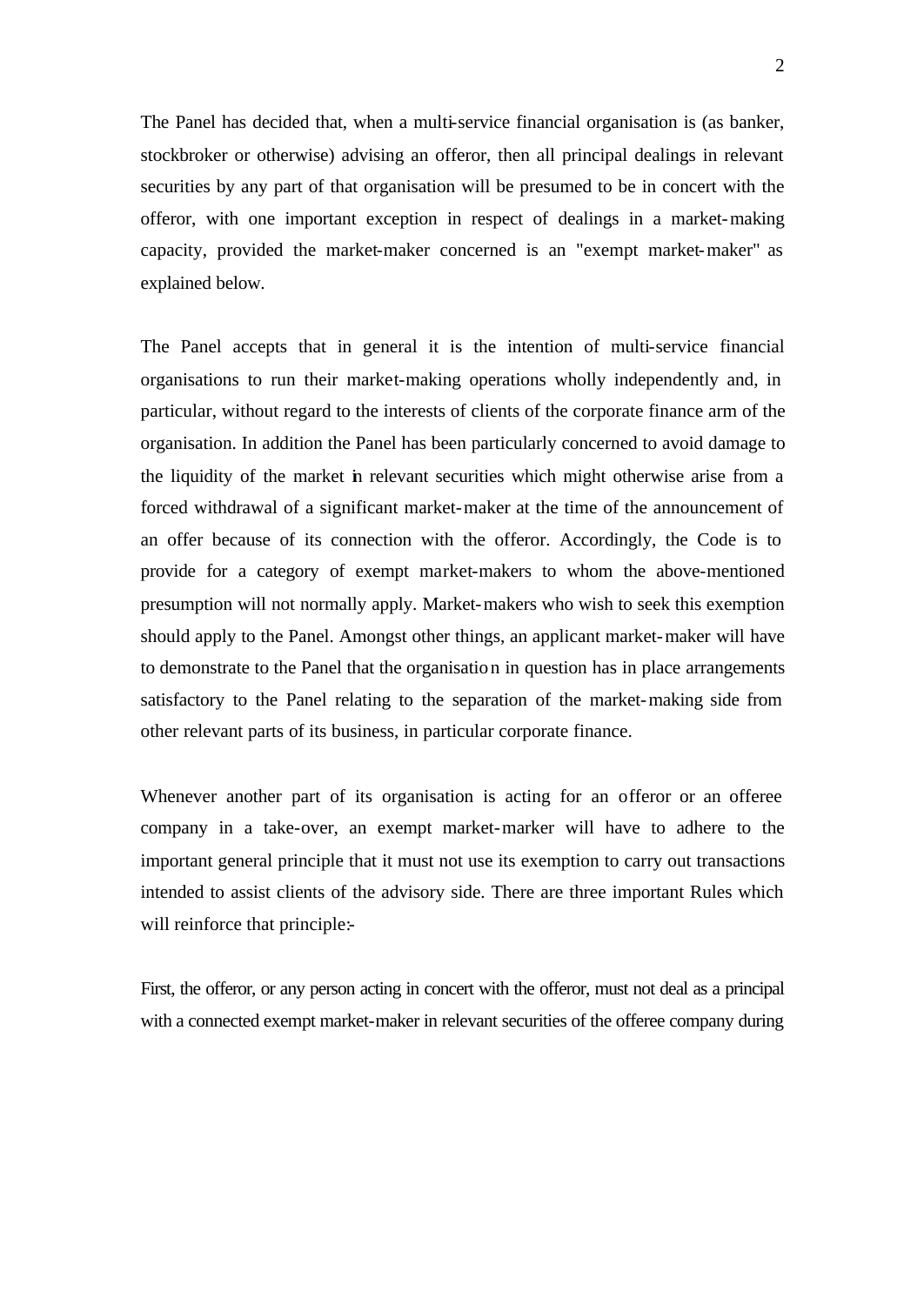the offer period. The purpose of this Rule is to ensure that there is no possibility of the consequences of certain fundamental Rules of the Code each of which imposes minimum price levels for an offer - Rule 6 (purchases at above offer price), Rule 9 (mandatory offer) and Rule 11 (obligation to offer cash)- being evaded.

The second Rule, for the same reason, prohibits an exempt market-maker connected with an offeror from assenting relevant securities owned by it to the offer until the offer has been declared unconditional as to acceptances.

Under the third Rule, an exempt market-maker must not vote relevant securities owned by it in the context of a take-over or possible take-over.

Dealings in relevant securities by an exempt market-maker, connected with either an offeror or the offeree side, will have to be publicly disclosed, on an aggregated basis with highest and lowest prices paid and received, by noon on the business day following that on which they take place.

## Discretionary fund management

The Code currently includes provisions relating to the management of investment accounts on a discretionary basis by one part of a multi-service financial organisation, when another part is acting as adviser to an offeror or the offeree company. These provisions acknowledge the separation of the different operations prior to the announcement of an offer. However, at present, once the involvement of the advisory side becomes public, the relevant fund managers are required by Rule 7.2 of the Code to consult with the Panel where purchases of securities could, if the purchases in question were to have been made by the offeror or potential offeror itself, have consequences under certain Rules including Rules 6, 9 or 11 of the Code referred to above.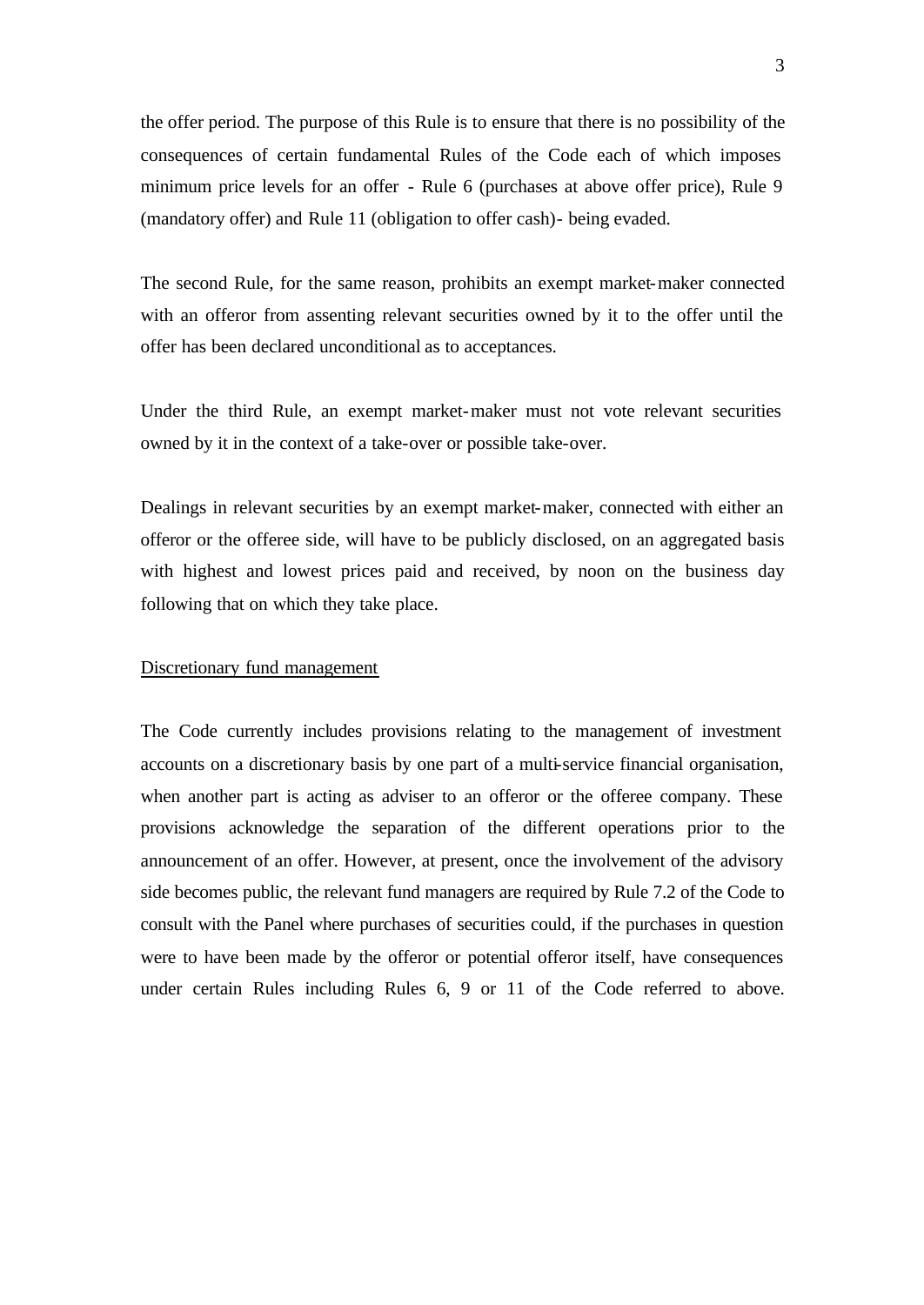Under the new proposals, the position of discretionary fund managers connected with an offeror through the advisory side of the organisation is to remain the same as now as regards the period prior to the involvement of the advisory side becoming public. Therefore, until that time, there will be no presumption that the fund managers so connected are acting in concert with the offeror with regard to discretionary investment accounts, although if there is actual concertedness then the usual concert party consequences will follow.

The Panel now wishes to clarify and develop its approach with regard to dealings in relevant securities by discretionary fund managers, where they are connected with an offeror or the offeree company, once the involvement of the advisory side is publicly known, including the application of Rule 7.2 which has therefore been amended. This approach, which is explained below, is prompted by the recognition that the investment management sides of many banks and other institutions operate as wholly independent businesses and that, in these cases, the effect of continuing to treat them as if they were acting in concert with the advisory sides would be to prejudice unfairly the interests of the clients whose funds are under that management.

It will be open to discretionary fund managers to apply to the Panel for an exemption from certain Code consequences which would otherwise flow because for example of the involvement of the corporate finance or broking sides of their organisation in a take-over. It will be necessary for an applicant, as with market-making, to satisfy the Panel that the fund management operations are run entirely independently and without regard to the interests of the rest of the relevant organisation including the advisory side.

If the Panel grants to a particular fund manager an exemption, that fund manager, where another part of its organisation is advising an offeror, will not normally be presumed to be acting in concert with the offeror in relation to its discretionary accounts and, provided that there is no actual concertedness,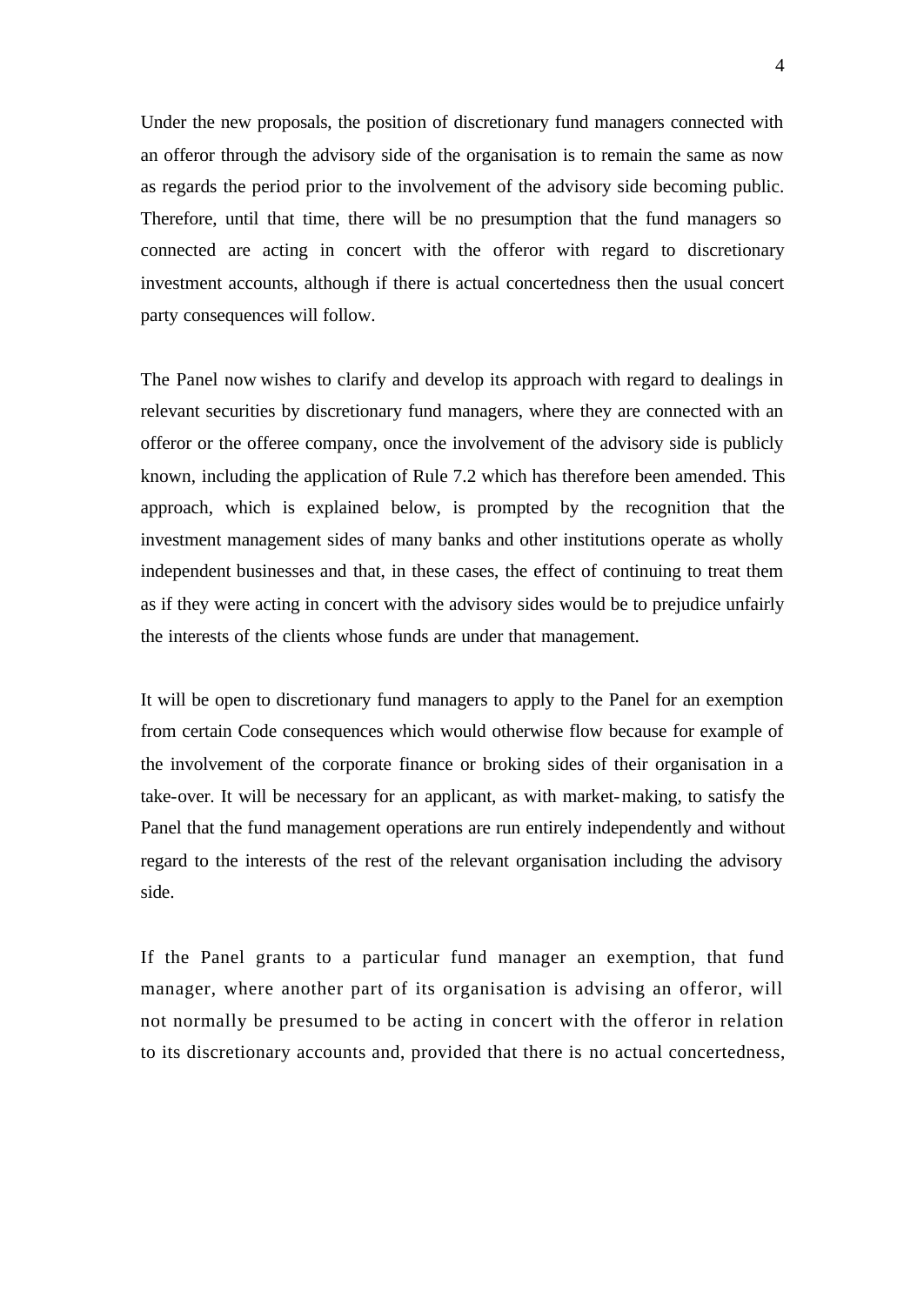will be free to deal for discretionary clients in securities relevant to the take-over without regard to Code restrictions affecting the offeror.

Naturally where an exempt fund manager in fact acts in concert with an offeror the usual concert party consequences will apply. In addition in the unusual case of an exempt fund manager being in the same group as an offeror (or offeree company) itself, as opposed to the same group as the financial or other adviser, the fund manager will be treated as if it is not exempt for the purpose of the take-over concerned.

An exempt fund manager which is associated<sup>\*</sup> with a party to a take-over will not normally be required to disclose publicly details of its dealings in relevant securities, although they will have to be disclosed privately to the Panel. Public disclosure will, however, be necessary where associate status arises because the total holding of the discretionary investment accounts represents 10% or more of the issued equity capital of an offeror or the offeree company (see paragraph (6) of "Associate"\*).

A fund manager, in an organisation which is advising an offeror or the offeree company, and which is not an exempt fund manager, must have regard to Rule 7.2 after the involvement of the advisory side in the offer is publicly known. In general, dealings by such fund managers for their discretionary clients will be deemed to be in concert with the offeror client of the advisory side or, in the case of a defensive concert party where the offeree company is such a client, with, for example, directors of the offeree company who are also shareholders. The Panel is, however, retaining its discretion to agree in appropriate cases that this general Rule should not apply. Fund managers will have to approach the Panel in advance before

l

<sup>\*</sup> See "Associate" as defined in the Code.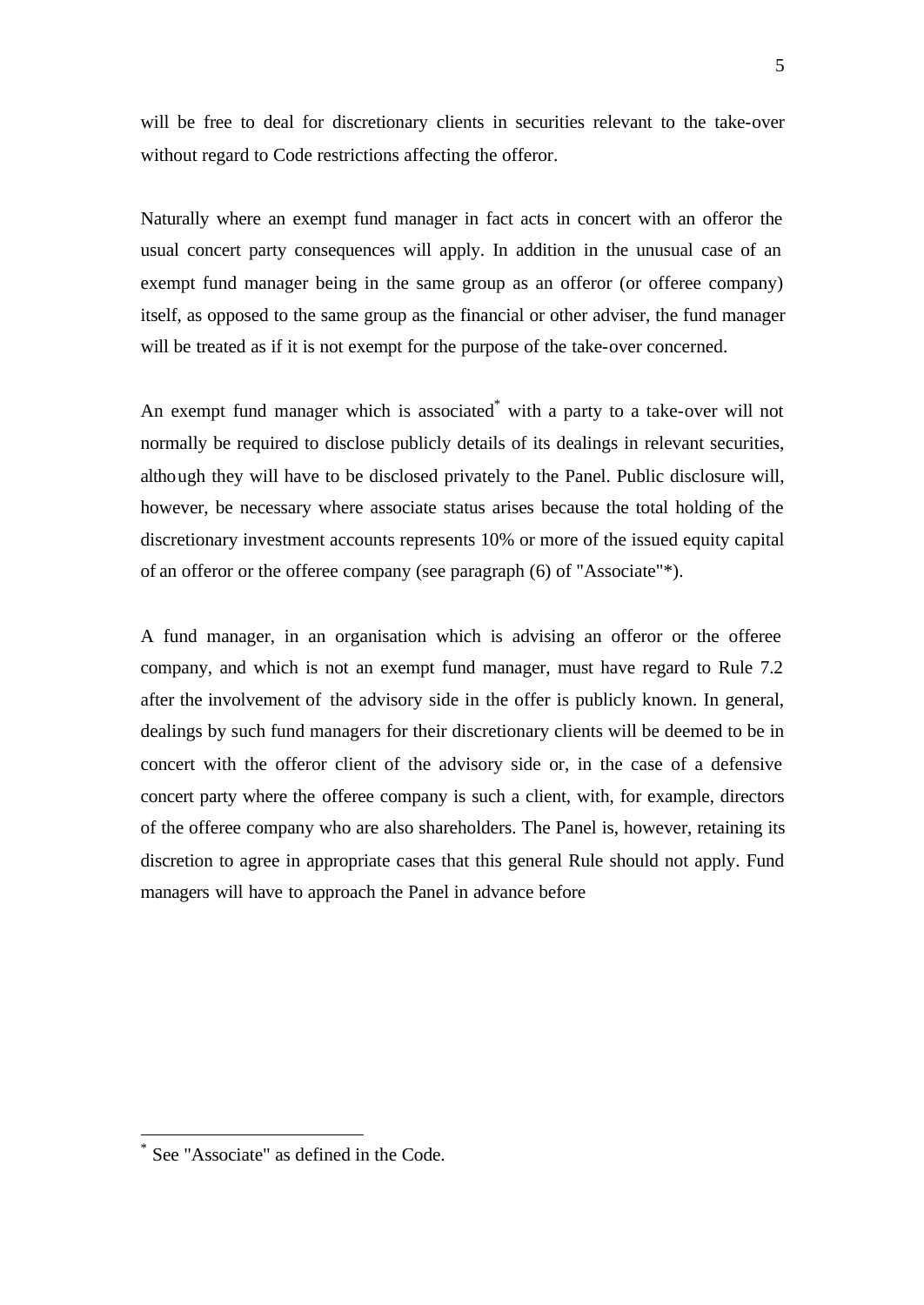dealing in relevant securities where Code consequences might result. Public disclosure of dealings by such fund managers, who are not exempt fund managers, will continue as now under Rule 8.1.

## Stockbrokers' reports

Rule 19 of the Code imposes restrictions during a take-over on the information which may be distributed, for example in research reports, by associates to an offeror or the offeree company, such as stockbrokers. Therefore, stockbrokers who are so associated (because another part of the same financial organisation is advising one of the parties to an offer) will be subject to the same restrictions even though such stockbrokers may not have a direct role in the offer.

#### Independent advisers

The position outlined in the Panel statement of 29 May in this respect is to continue; that is, where a firm of stockbrokers is grouped with a bank and the latter is acting as the financial adviser to an offeror, such stockbrokers must not act as the independent "Rule 3" financial adviser to the offeree company in the relevant take-over.

#### Other amendments

Certain other minor amendments to the Code and the SARs fall to be made consequent on Big Bang. These are set out as Appendix 2 to this statement.

#### Compliance

A multi-service financial organisation must ensure that each part of its operations, to which the Code, including these amendments, may be relevant, is fully appraised of the applicable Rules.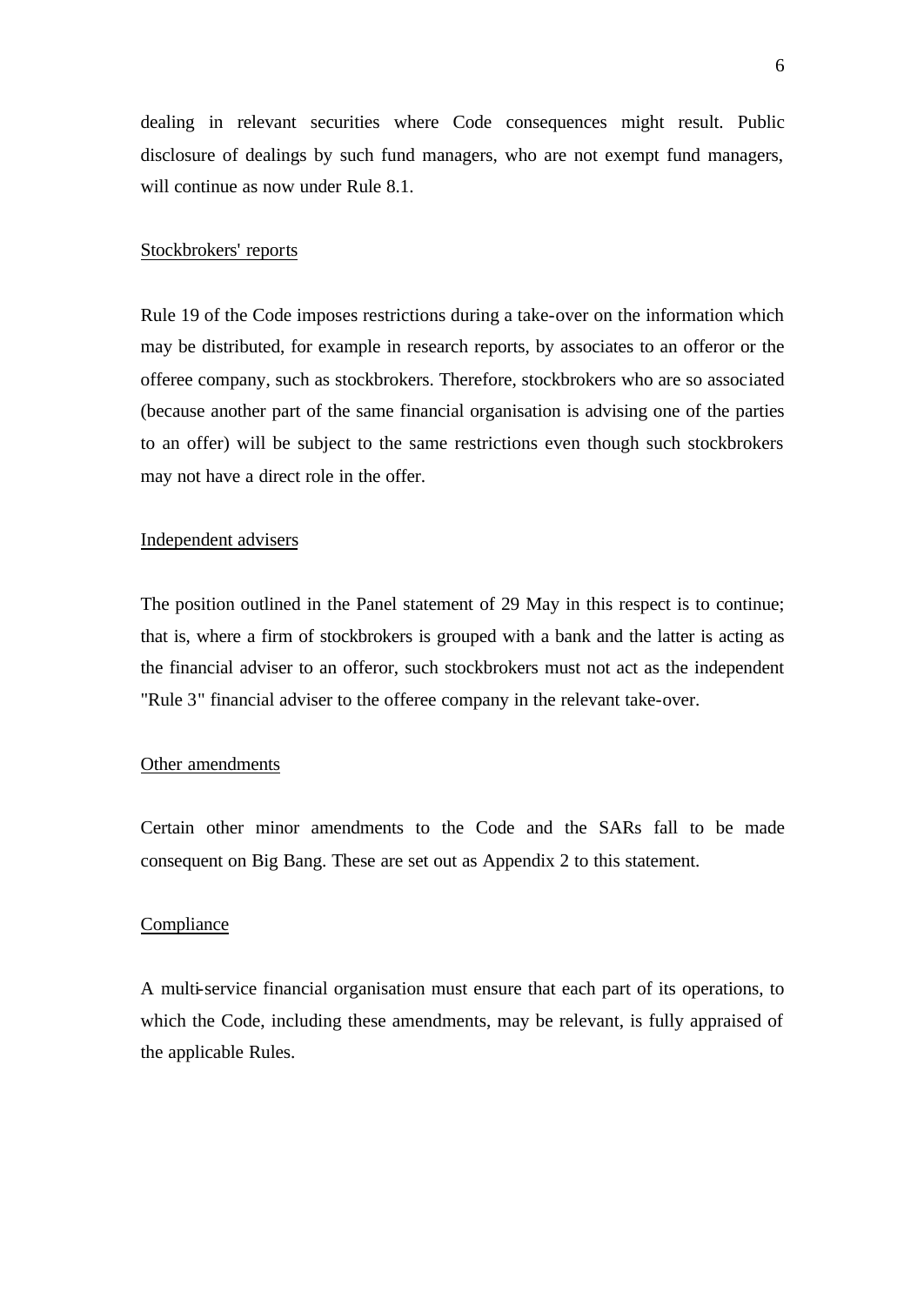## Applications for exemptions — market- making and discretionary fund ma nagement

Market-makers and fund managers to whom these changes are likely to be relevant should apply to the Panel to be considered for the relevant exemption.

## Commencement

The changes to the Code announced in this statement come into effect on 27 October 1986. Where their application would produce major difficulties (for example because of the state of an offer then in progress) the Panel should be consulted and will endeavour to agree a solution which is fair to the parties.

6 October 1986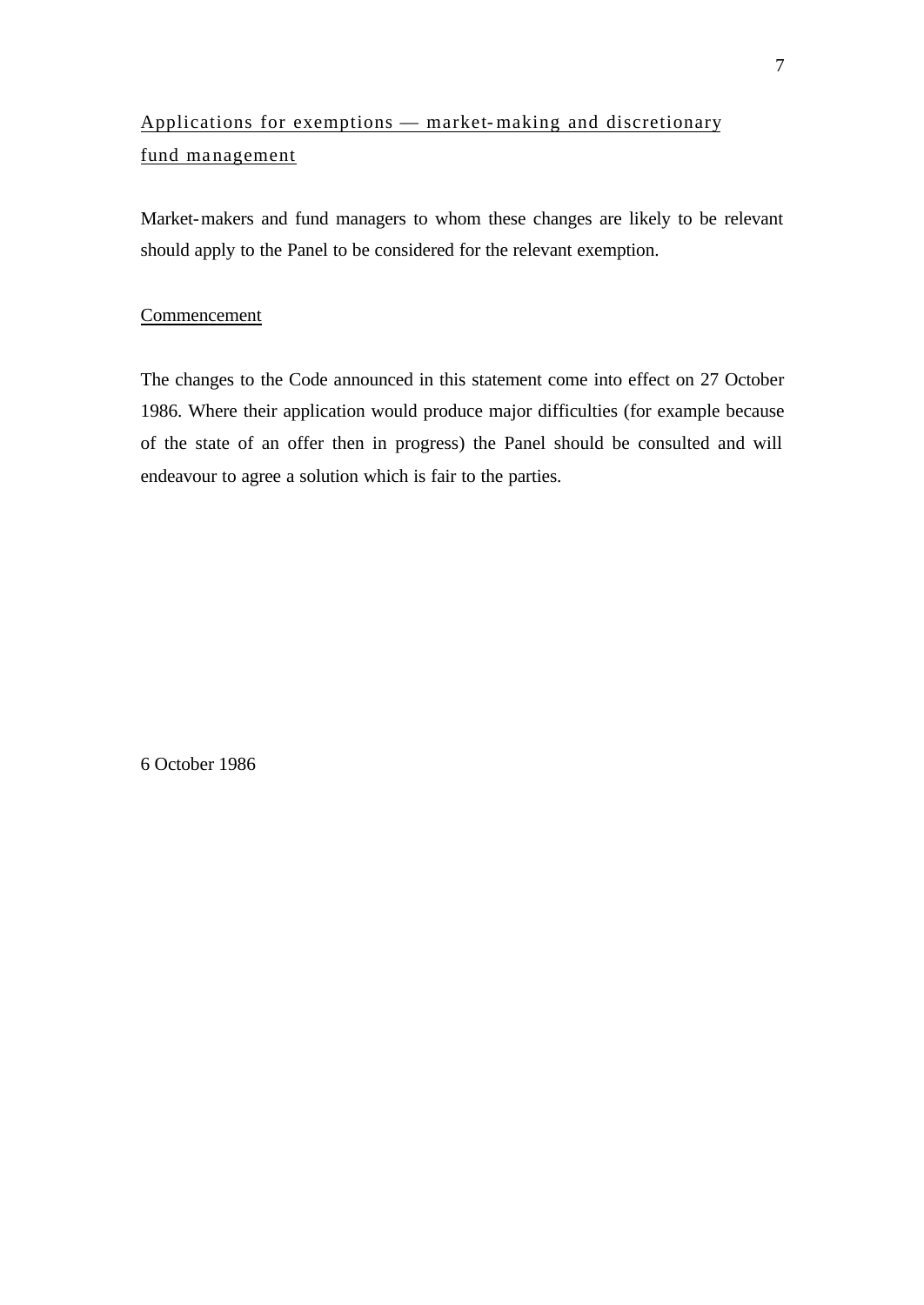## **DISCRETIONARY FUND MANAGEMENT AND MARKET-MAKING – CODE AMENDMENTS**

## I Introduction

On page A5 add a new paragraph after the second paragraph as follows:-

"A right of appeal to the Appeal Committee will also lie in respect of any refusal by the Panel to recognise, or any decision of the Panel to cease to recognise, a marketmaker or fund manager as an exempt market-maker or exempt fund manager as the case may be."

## II Definitions

(1) Add new definitions of "connected fund managers and market-makers", "exempt fund manager" and "exempt market-maker" as follows:-

""Connected fund managers and market-makers"

A fund manager or market-maker will be connected with an offeror or the offeree company, as the case may be, if the fund manager or market-maker is controlled by, controls or is under the same control as an offeror, the offeree company, or any bank, stockbroker, financial or other professional adviser to an offeror or the offeree company. (\*\* See new note at the end of this Section II)

#### "Exempt fund manager"

An exempt fund manager is a person who manages investment accounts on a discretionary basis and is recognised by the Panel as an exempt fund manager for the purposes of the Code.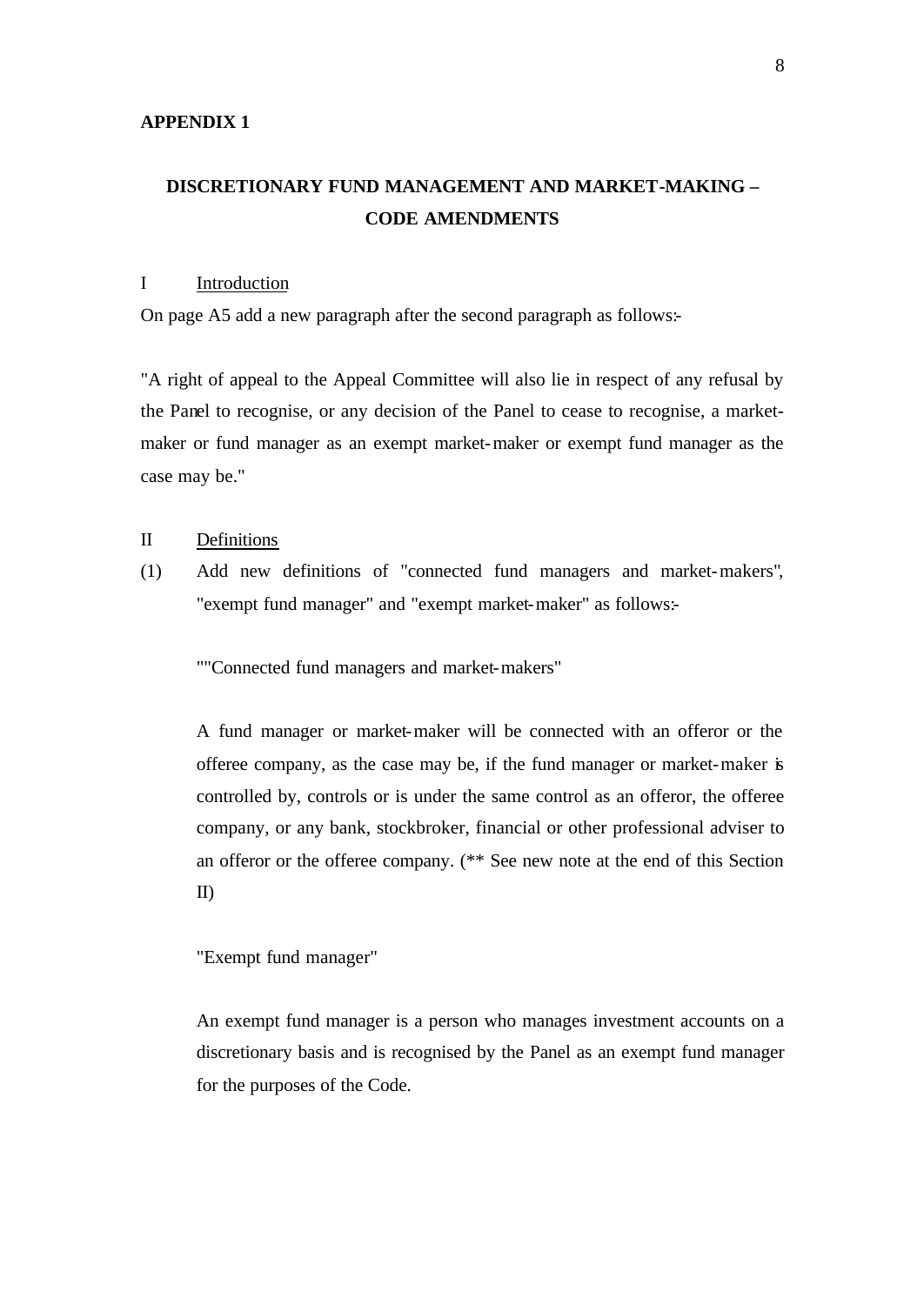"Exempt market-maker"

An exempt market-maker is a person who is registered as a market-maker with The Stock Exchange in relation to the relevant securities, or is accepted by the Panel as a market-maker in those securities, and, in either case, is recognised by the Panel as an exempt market-maker for the purposes of the Code.

- Notes, (i) Persons who manage investment accounts on a discretionary basis and market-makers must apply to the Panel in order to seek the relevant exempt status and will have to comply with any requirements imposed by the Panel as a condition of its granting such status.
	- (ii) Dealings by a connected exempt market-maker in a marketmaking capacity will not normally be considered as coming within the acting in concert presumptions, although dealings in any other capacity will be.
	- (iii) Dealings by a connected exempt fund manager will not, in the absence of actual concertedness and the circumstances referred to in Note 1(b) on Rule 7.2, be considered relevant for the purposes of Rule 7.2.
	- (iv) Relevant securities (as defined in Rule 8) owned by associates of the offeror or by associates of the offeree company, which are managed or dealt in on a discretionary basis by an exempt fund manager, will, in the absence of the circumstances referred to in Note 1 on Rule 7.2, be treated in the same way as they would be if the owner was not an associate."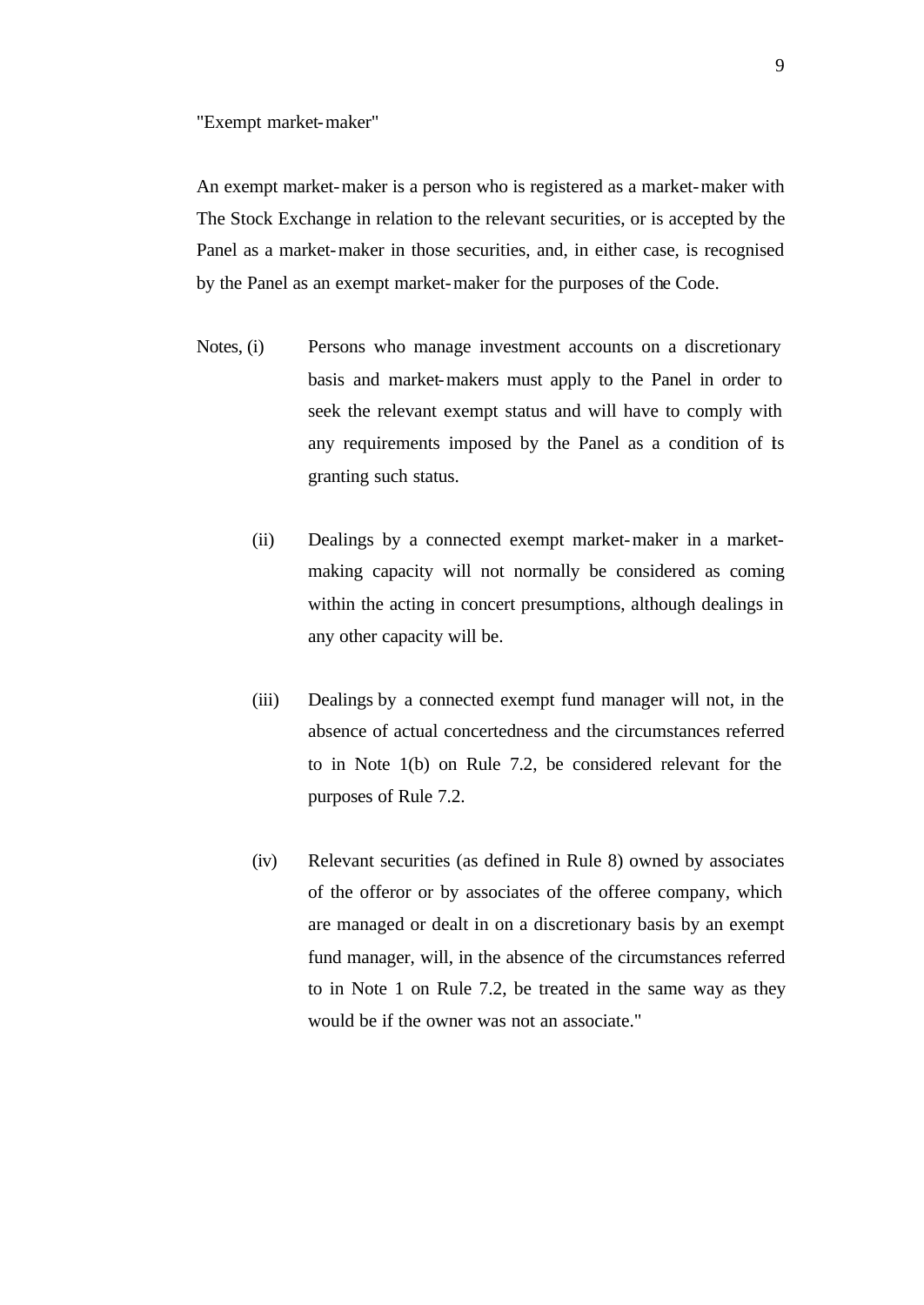- (2) Changes to "Acting in Concert"
- (a) Paragraph (4) will read as follows:-

"a fund manager (including an exempt fund manager) with any investment company, unit trust or other person whose investments such find manager manages on a discretionary basis in respect of the relevant investment accounts;"

(b) Paragraph (5) will read as follows:-

"a financial or other professional adviser (including a stockbroker) with its client in respect of the shareholdings of the adviser and persons controlling, controlled by or under the same control as the adviser (except in the capacity of an exempt market-maker)." (\*\* See the new note at the end of this Section II)

(3) Changes to "Associate"

Paragraph (2) will read as follows:-

"(2) bankers\*, stockbrokers, financial and other professional advisers to the offeror, the offeree company or any company covered in (1), including persons controlling, controlled by or under the same control as such bankers, stockbrokers, financial and other professional advisers." (\*\* See the new note at the end of this Section II)

(4) New note

Add a new note as follows:-

"\*\* The normal test for whether a person is controlled by, controls or is under the same control as another person will be by reference to the definition of "Control" as defined in the Code. There may be other circumstances which the Panel will regard as giving rise to such a relationship and, in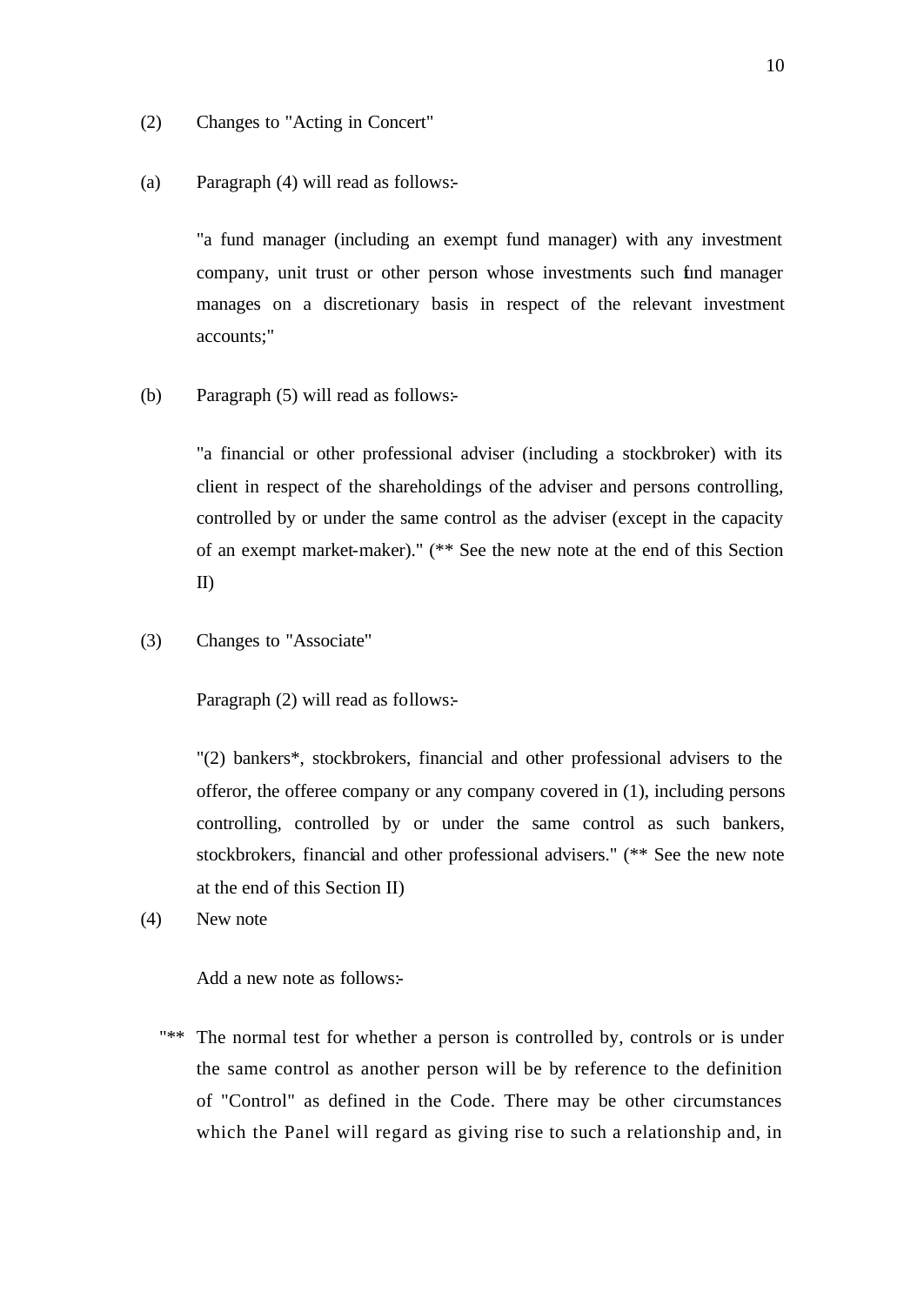cases of doubt, the Panel should be consulted (for example where a majority of the equity is owned by another person, who does not have a majority of the voting rights)."

## III Rule 3

Rule 3.3 will read as follows:-

"The Panel will not regard as an appropriate person to give independent advice a person who is in the same group as the financial adviser to the offeror or who has a significant interest in or financial connection with either the offeror or the offeree company of such a kind as to create a conflict of interest."

IV Rule 4

(1) Add new Note 5 on Rules 4.1 and 4.2 as follows:-

"5 Discretionary clients

Sales of securities in the offeree company for discretionary clients by fund managers connected with the offeror, unless they are exempt fund managers, may be relevant (see Rule 7.2)."

- (2) Add new Note 6 on Rules 4.1 and 4.2 as follows:-
	- "6. Dealings between offeror and connected exempt market-maker.

See Rule 38.2"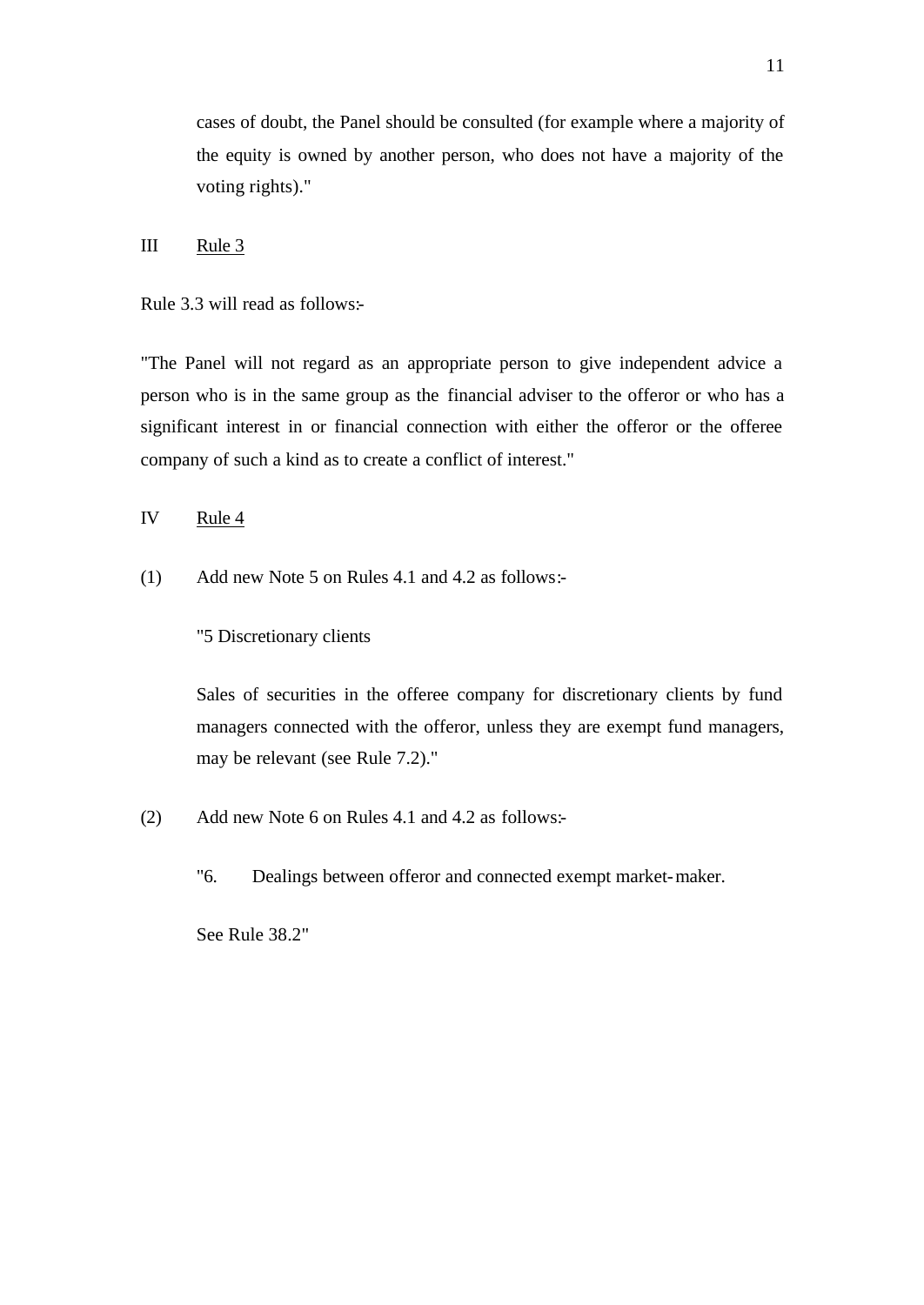#### V Rule 5

Note 6 on Rule 5.1 will read as follows:-

"6 Discretionary clients

Dealings for discretionary clients by fund managers connected with the offeror, unless they are exempt fund managers, may be relevant (see Rule 7.2)."

VI Rule 6

Note 9 will read as follows:-

"9 Discretionary clients

Dealings for discretionary clients by fund managers connected with the offeror, unless they are exempt fund managers, may be relevant (see Rule 7.2)."

## VII Rule 7.2

(1) This Rule will read as follows:-

"7.2 Dealings for discretionary clients during an offer period

After the identity of an offeror or possible offeror is publicly known, fund managers who manage investment accounts on a discretionary basis and who are connected with the offeror will, unless they are exempt fund managers, be presumed to be acting in concert with the offeror in respect of those investment accounts. Rules 5, 6, 9, 11 and 36 would then be relevant to purchases of offeree company securities, Rule 4.2 to sales of offeree company securities and Rule 7.3 to purchases of offeror company securities by the relevant fund managers on behalf of discretionary clients.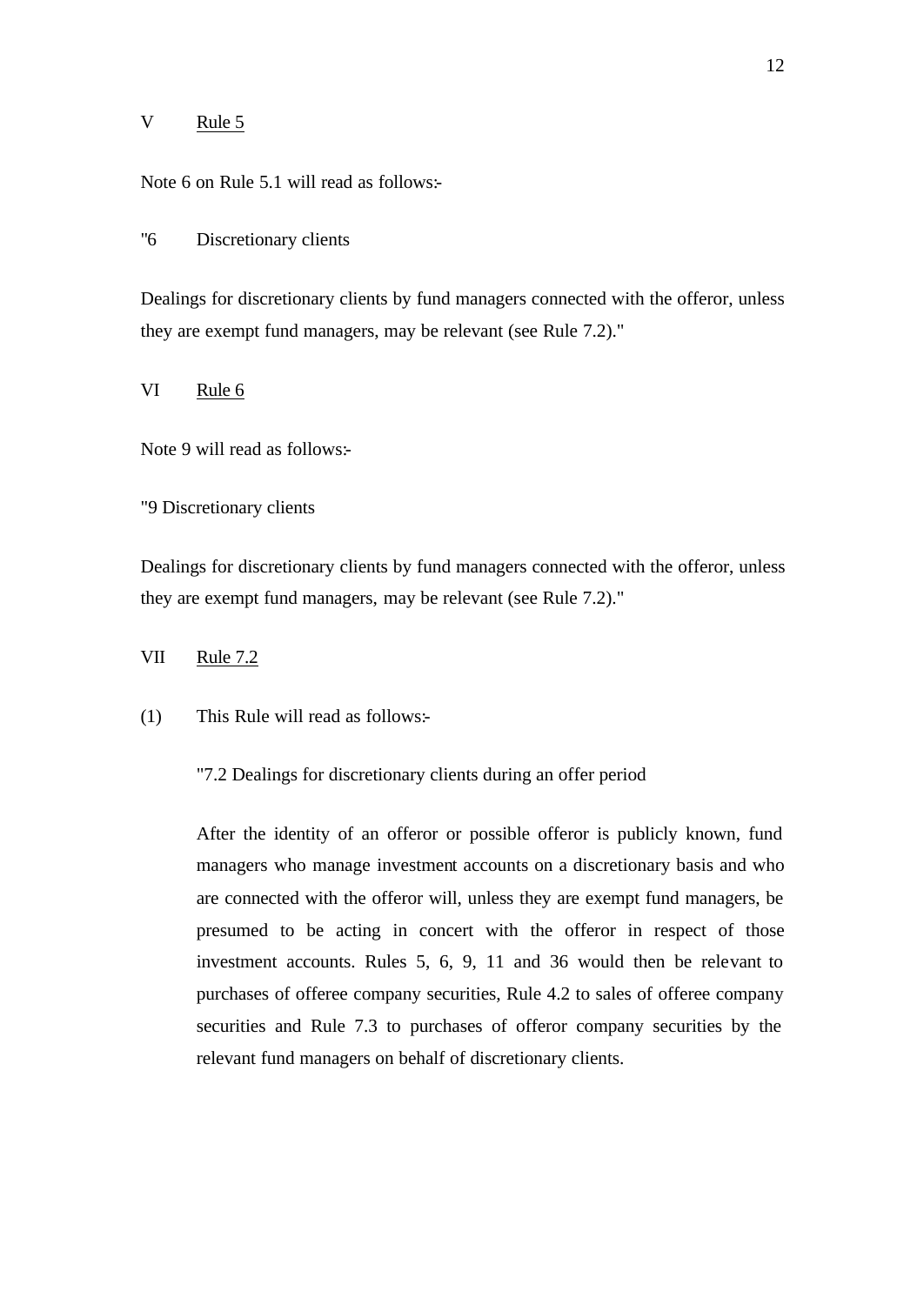Similarly, fund managers who manage investment accounts on a discretionary basis and who are connected with the offeree company will, unless they are exempt fund managers, be presumed to be acting in concert with, for example, directors of the offeree company, who are also shareholders, in espect of those investment accounts and Rules 5 and 9 may be relevant.

Where obligations under or infringements of the above-mentioned Rules could arise, the relevant fund managers should consult with the Panel before dealing in securities of an offeror or the offeree company as appropriate."

- (2) Add new Notes on Rule 7.2 as follows:-
- "1. Qualifications
	- (a) The presumption in Rule 7.2 may be capable of rebuttal in appropriate circumstances and the Panel should be consulted in advance.
	- (b) The exception in Rule 7.2 in relation to exempt fund managers will not apply to an exempt fund manager which is in the same group as the offeror itself (as opposed to the same group as, for example, the financial advisers to the offeror) or as the offeree company in relation to the relevant offer. In addition, if an exempt fund manager is in fact acting in concert with an offeror the usual concert party consequences will follow.
	- (c) If an offeror or potential offeror, or any company in its group, has funds managed on a discretionary basis by an exempt fund manager, the Panel should be consulted. If, for example, any securities of the offeree company are owned by the offeror through such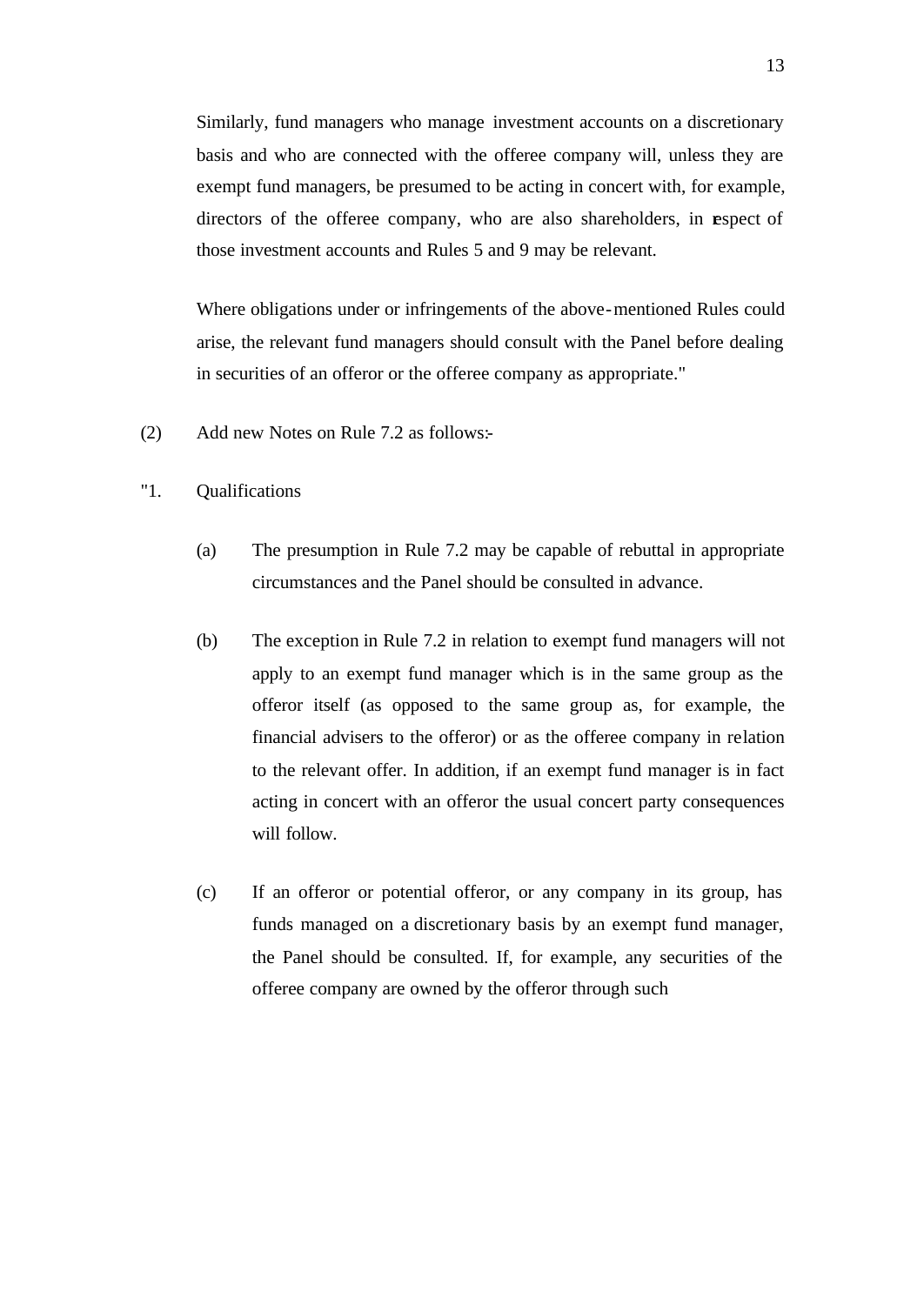exempt fund manager the exception in Rule 7.2 in relation to exempt fund managers may not apply in respect of those securities.

2. Dealings before an offer is publicly known

Dealings for discretionary clients by fund managers connected with an offeror, before the identity of an offeror or possible offeror is publicly known, will not normally be relevant for the purposes of Rule 7.2. However, if, once that identity is publicly known, it becomes apparent that the shares in the offeree company held by the offeror and persons acting in concert with it, including such fund managers, unless they are exempt fund managers, on behalf of discretionary clients, carry 30% or more of the voting rights of the offeree company, the Panel should be consulted."

#### VIII Rule 8

(1) In Rule 8.1 number existing paragraph as (a) and amend it by adding in line 2 after 'or' the following words:-

"(unless the associate is an exempt fund manager to which paragraph (6) of the definition of Associate does not apply)"

- (2) Add a new paragraph (b) to Rule 8.1 as follows:-
	- "(b) All dealings in relevant securities of an offeror or the offeree company made for the account of discretionary investment clients by an associate which is an exempt fund manager must be similarly reported to the Panel but not to The Stock Exchange or the press."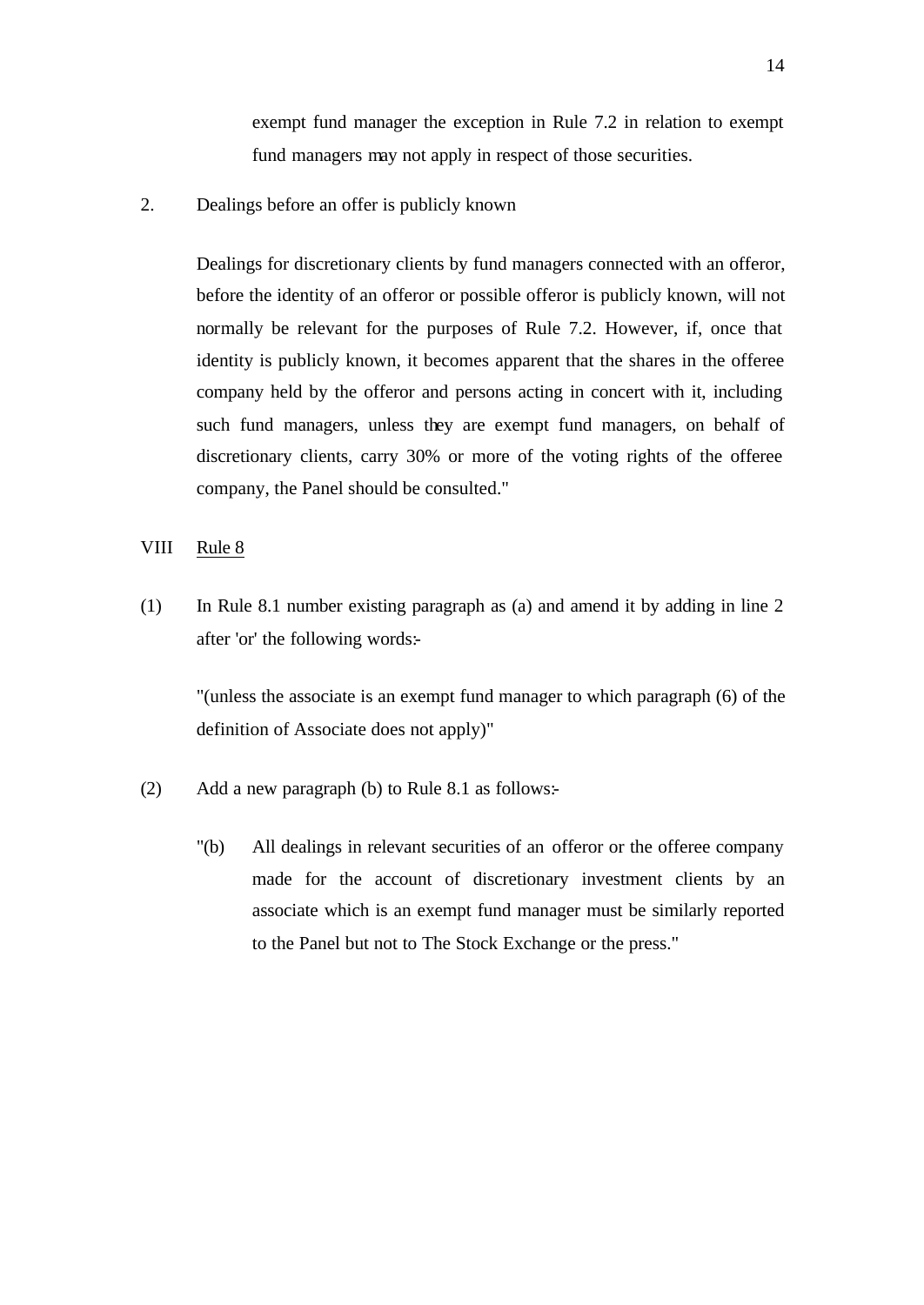(3) Add a note on Rule 8.1 as follows:-

#### "Separate disclosure

Disclosures by an exempt fund manager which is an associate by virtue of paragraph (6) of the definition of "Associate" must be made separately to both The Stock Exchange and the Panel, notwithstanding Note 1 on Rules 8.1, 8.2 and 8.3."

- (4) Delete Note 2 on Rules 8.1 and 8.2 and renumber accordingly.
- (5) Add a new Note 5 on Rules 8.1 and 8.2 as follows:-

#### "5. Exempt market-makers

Dealings in relevant securities by exempt market-makers connected with an offeror or the offeree company should be disclosed in the manner set out in Rule 38.5."

## IX Rule 9

(1) Amend Note 6 on page F5 where the words after "common link" will read as follows:-

"such as the discretionary clients of a fund manager connected with a bank or stockbroker, where that bank or stockbroker is acting in concert with the purchaser, unless the fund manager is an exempt fund manager."

(2) Note 14 on page F8 will read as follows:-

#### "14 Discretionary clients

Dealings for discretionary clients by fund managers connected with an offeror or the offeree company, unless they are exempt fund managers, may be relevant (see Rule 7.2)."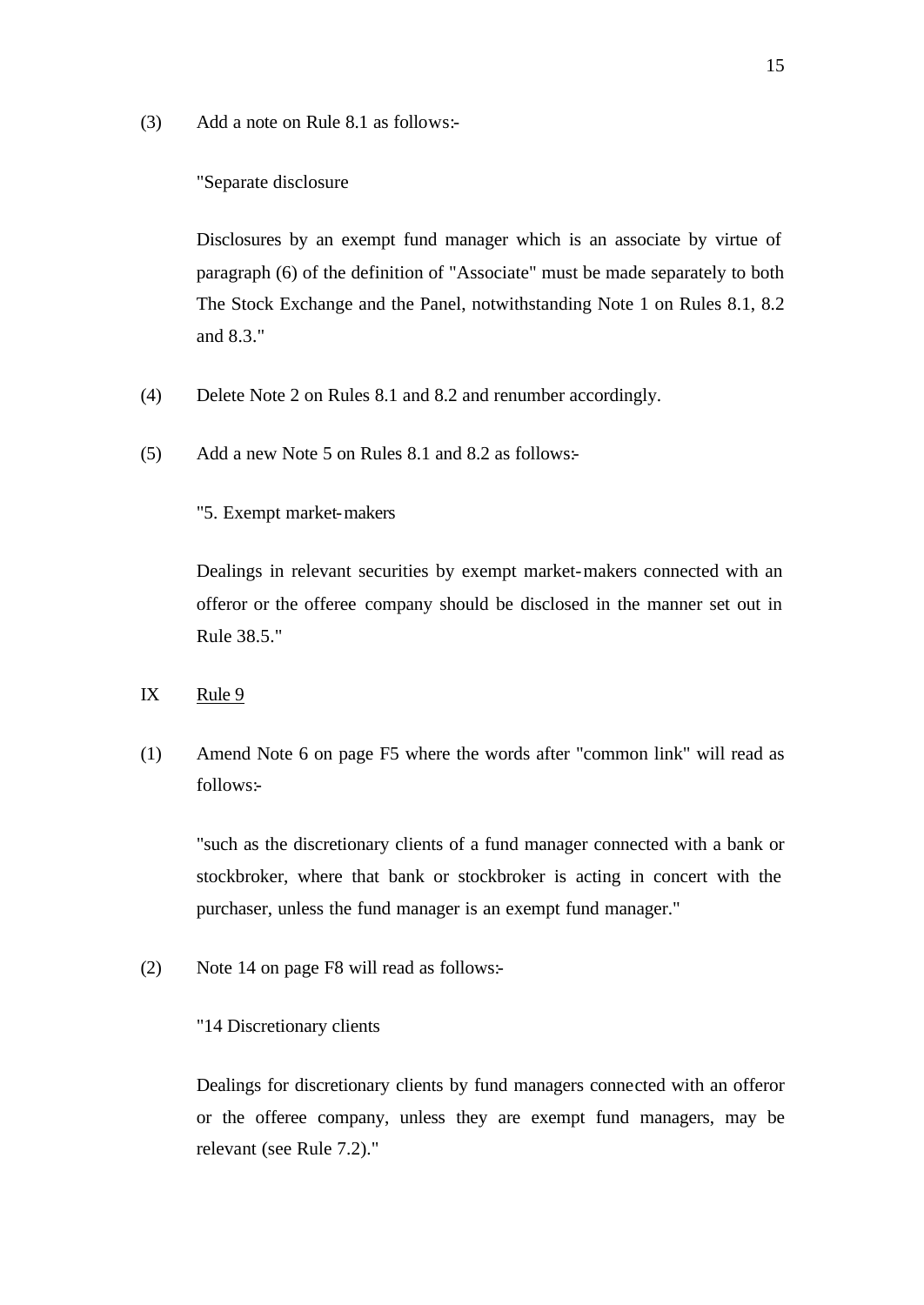## $X$  Rule 11.1

Note 7 on page G5 will read as follows:-

"7 Discretionary clients

Dealings for discretionary clients by fund managers connected with the offeror, unless they are exempt fund managers, may be relevant (see Rule 7.2)."

### XI Rule 19

Add a new paragraph to Note 7 on Rule 19 as follows:-

"Attention is drawn to paragraph (2) of the definition of "Associate", as a result of which, for example, this note will be relevant to stockbrokers who, although not directly involved with the offer, are associates of the offeror or offeree company because the stockbroker and the financial adviser to the offeror or the offeree company are in the same group."

#### XII Rule 24.3

Add a new Note 6 on page J7 as follows:-

"6 Discretionary clients

Shareholdings of the discretionary clients of fund managers connected with the offeror, unless they are exempt fund managers, and their dealings since the commencement of the offer period, may be relevant and the Panel should be consulted."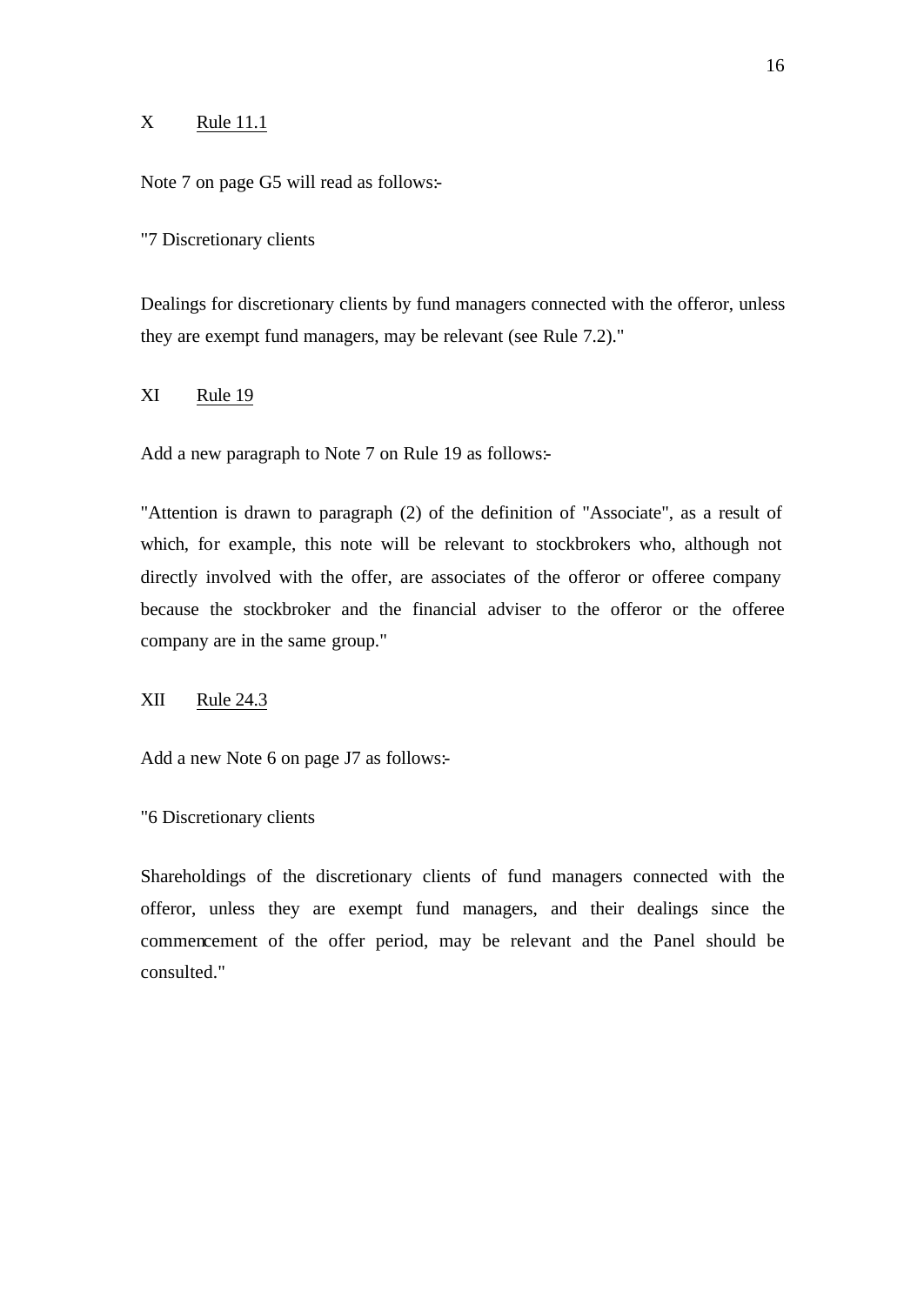#### XIII Rule 25.3

Paragraph (a) (iii) will read as follows:-

"the shareholdings in the offeree company owned or controlled by the independent advisers (including stockbrokers) to the offeree company, or by fund managers connected with the offeree company (other than exempt fund managers) on behalf of discretionary investment clients, if these shareholdings amount to 10% or more of the offeree company's equity share capital (the persons need not be named);"

XIV Rule 36

Note 1 on Rule 36.3 will read as follows:-

"1 Discretionary clients

Dealings for discretionary clients by fund managers connected with the offeror, unless they are exempt fund managers, may be relevant (see Rule 7.2)."

## XV Rule 38 (new)

Add new Rule 38 as follows:-

## "DEALINGS BY CONNECTED EXEMPT MARKET-MAKERS

38.1 Prohibited dealings

An exempt market-maker connected with an offeror or the offeree company must not carry out any dealings with the purpose of assisting the offeror or the offeree company as the case may be.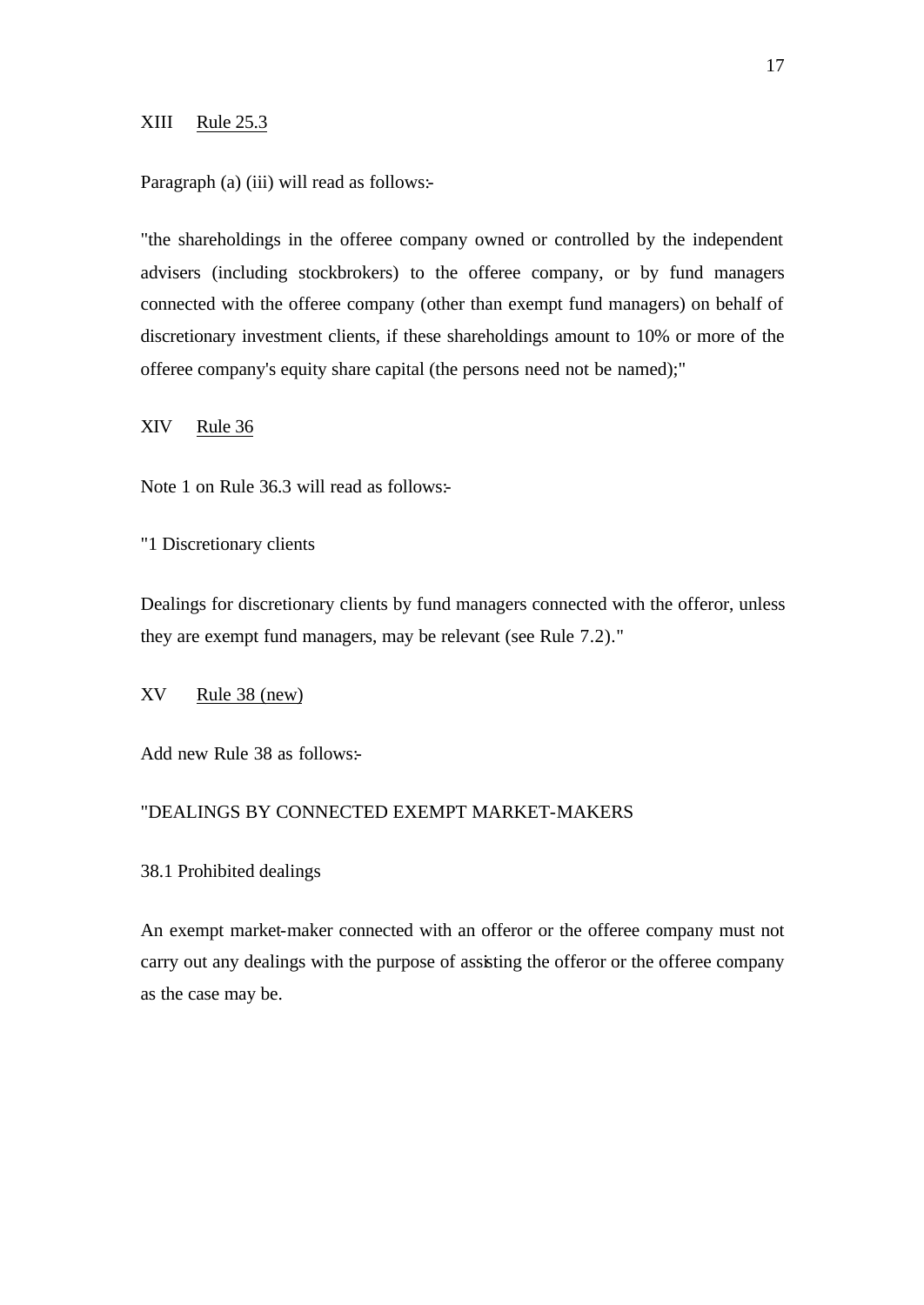#### Note on Rule 38.1

#### Suspension of exempt status

Any dealings by an exempt market-maker connected with an offeror or the offeree company with the purpose of assisting an offeror or the offeree company as the case may be will constitute a serious breach of the Code. Accordingly, if the Panel determines that a market-maker has carried out such dealings, it will be prepared to rule that such market-maker should cease to enjoy exempt status for such period of time as the Panel may consider necessary in the circumstances.

## 38.2 Dealings between offeror and connected exempt market-maker

The offeror, and persons acting in concert with it, must not deal as a principal with an exempt market-maker connected with the offeror in relevant securities of the offeree company during the offer period. It will generally be for the advisers to the offeror to ensure compliance with this Rule rather than the market-maker.

## 38.3 Assenting securities

Securities owned by an exempt market-maker connected with the offeror must not be assented to the offer until the offer has become or been declared unconditional as to acceptances.

#### 38.4 Voting

Securities owned by an exempt market-maker connected with an offeror or the offeree company must not be voted in the context of a take-over or possible take-over.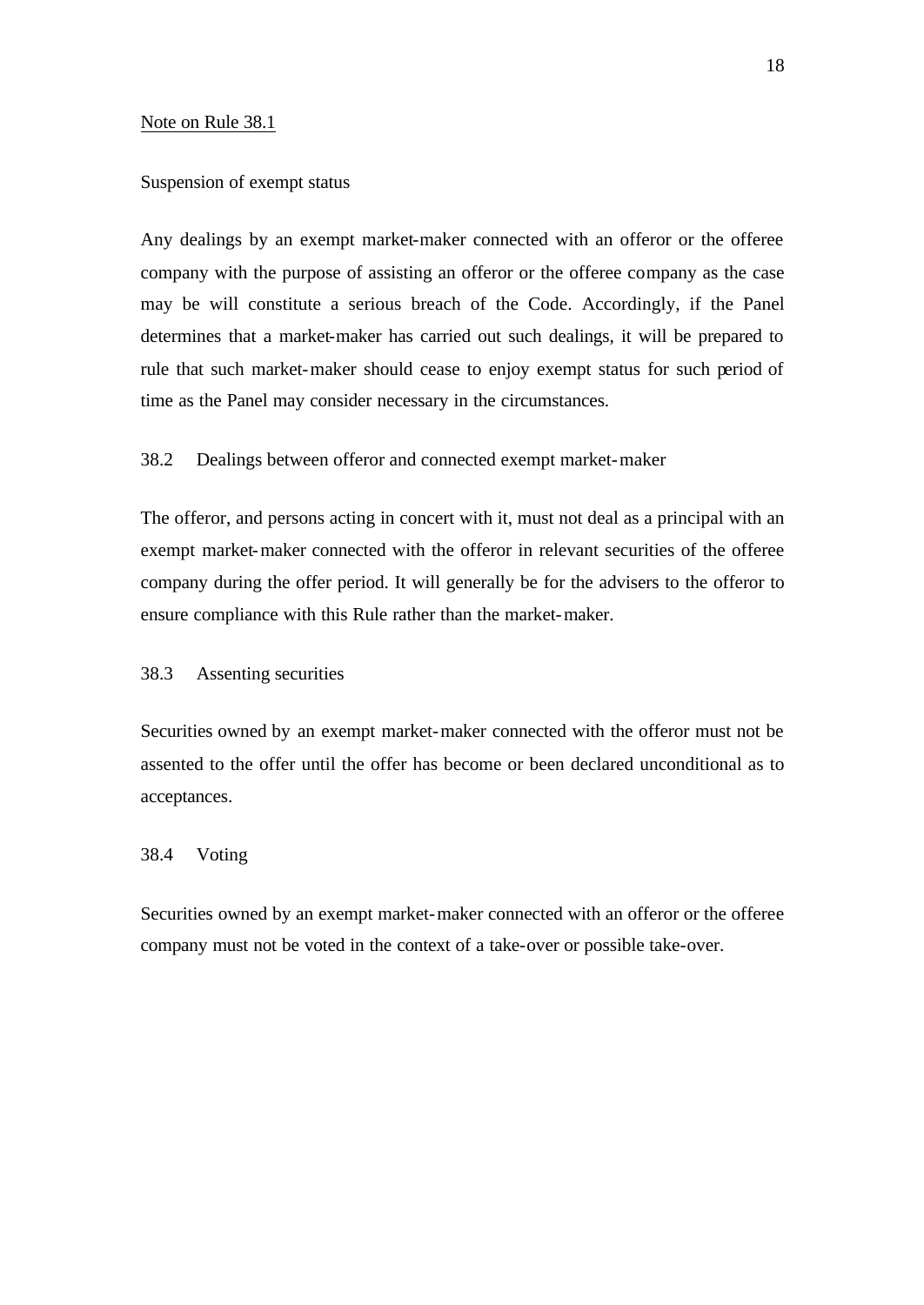## 38.5 Disclosure of dealings

Dealings in relevant securities (as defined in Rule 8) by an exempt market-maker connected with an offeror or the offeree company, whether in or outside the United Kingdom, should be aggregated and disclosed to The Stock Exchange, the Panel and the press not later than 12 noon on the business day following the date of the transactions, stating the following details:

- (i) total purchases and sales;
- (ii) the highest and lowest prices paid and received;
- (iii) whether the connection is with an offeror or the offeree company; and
- (iv) in respect of dealings which take place outside the United Kingdom, the relevant overseas location.

Note on Rule 38.5

## Method of disclosure

Announcements of dealings by or on behalf of an exempt market-maker under Rule 38.5 which are disclosed in writing (or by telex) to The Stock Exchange are published on the floor of The Stock Exchange and arrangements have been made for copies of such announcements to be sent to the Panel and the press. Separate disclosure to the Panel and the press is, therefore, unnecessary."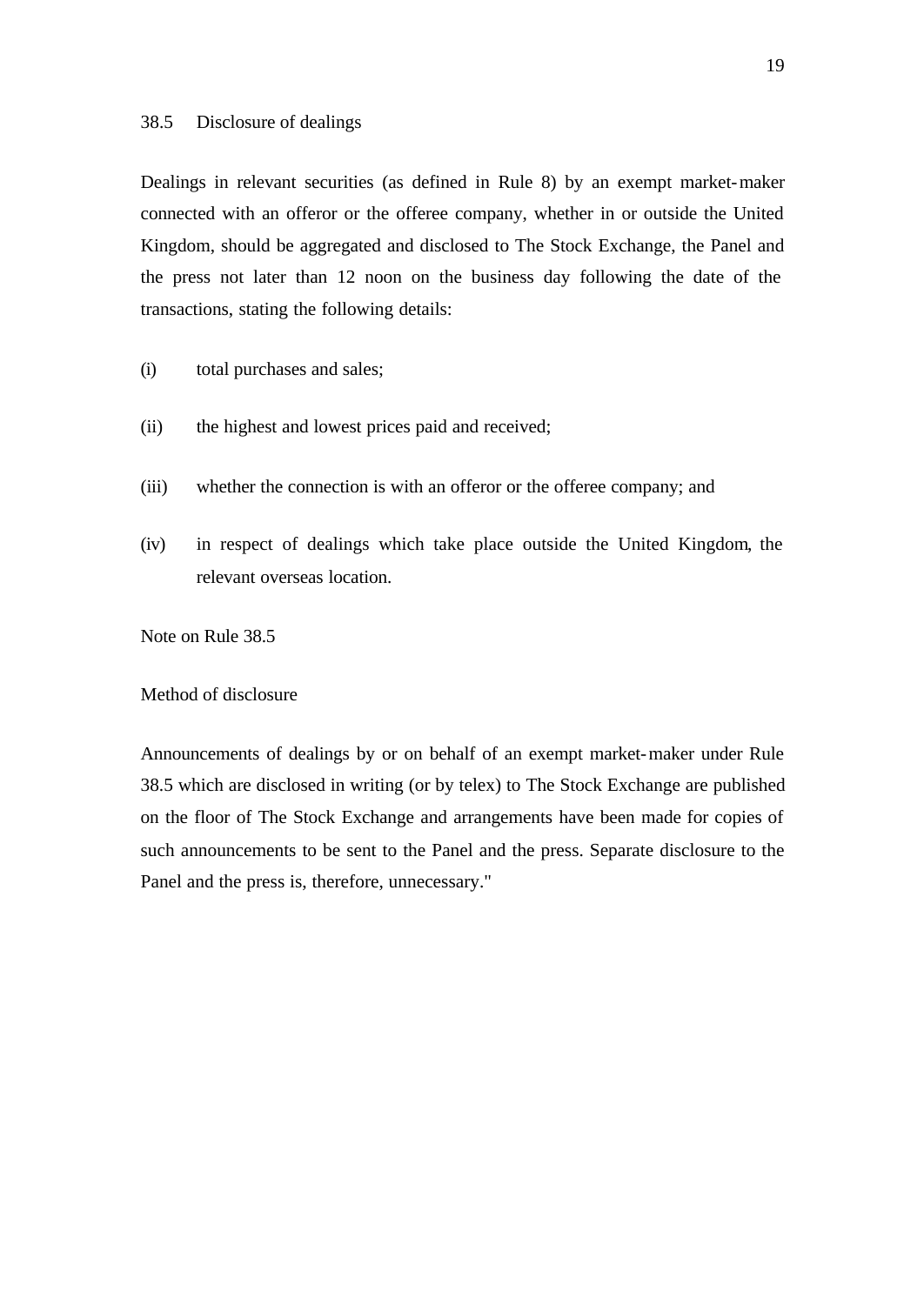#### **APPENDIX 2**

## **OTHER AMENDMENTS TO THE CODE and AMENDMENTS TO THE RULES GOVERNING SUBSTANTIAL ACQUISITIONS OF SHARES**

- I The Code
- $(1)$  Rule 6

Note 2 on Rules 6.1 and 6.2 will read as follows:-

"For the purpose of this Rule, the price at which shares are purchased is the price at which the bargain between the purchaser (or, where applicable, his broker acting in an agency capacity) and the vendor (or market-maker) is struck. Stamp duty and brokers' commission payable by the purchaser are not regarded as part of the purchase price."

Note 5 on Rules 6.1 and 6.2 is amended as follows:-

In line 5 delete "jobbers" and insert "market-makers".

(2) Rule 9

Note 2(a) on Rule 9.5 will read as follows:-

"In calculating the price paid, stamp duty and commission should be excluded."

(3) Rule 11

Note 1 on Rule 11.1 will read as follows:-

"In calculating the price paid, stamp duty and commission should be excluded."